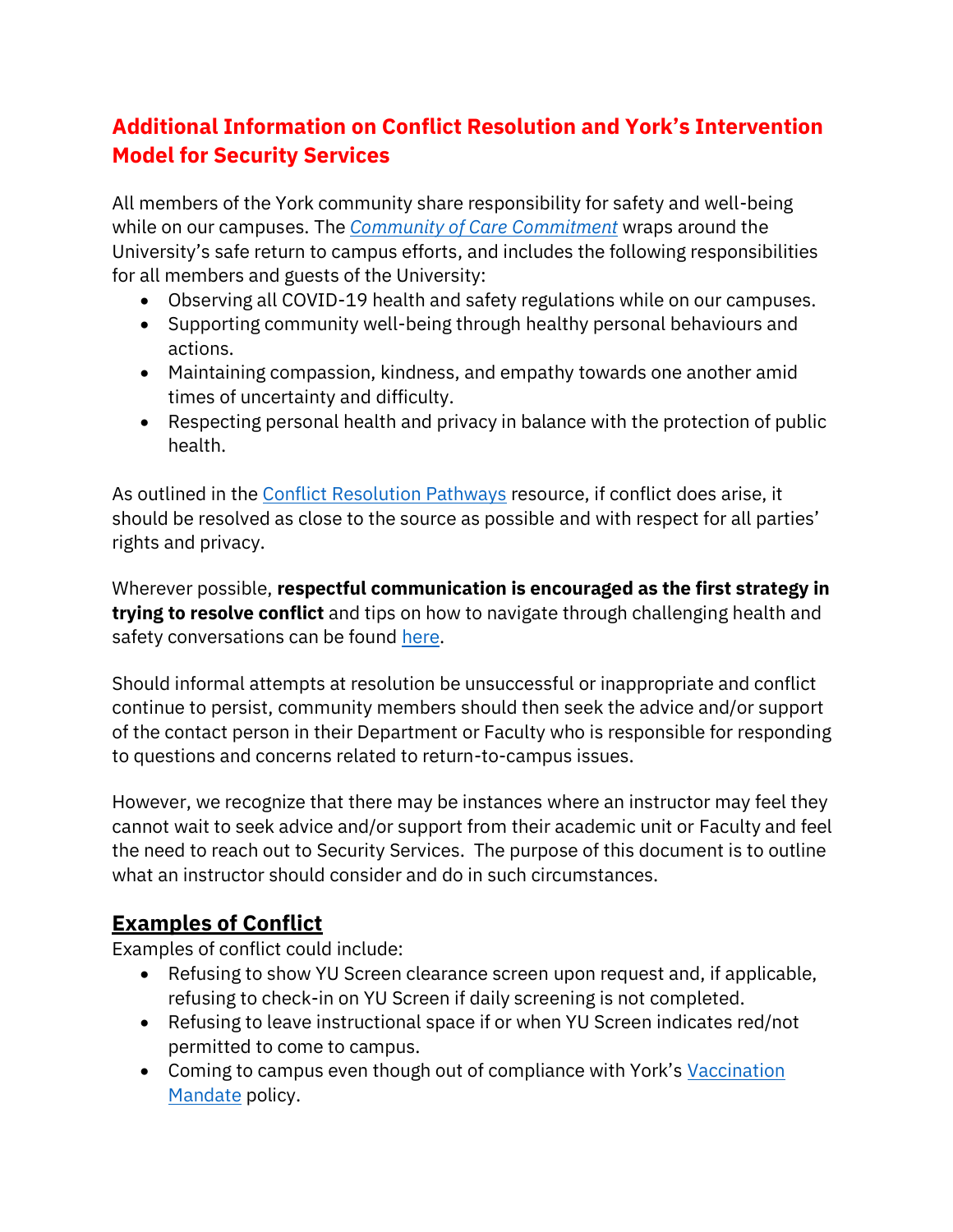With regards to masks, York's mask protocol requires all community members and guests to wear a mask while on York's campuses. However, as per <u>law</u>, some may be exempt from wearing a mask if they:

- have a medical condition that inhibits their ability to wear a mask
- are unable to put on or remove the face covering without help from someone else
- are receiving accommodations according to the *Accessibility for Ontarians with Disabilities Act, 2005* or the *Human Rights Code*

As per [law,](https://www.toronto.ca/legdocs/bylaws/2020/law0541.pdf) medical documentation is not required to support any of the exceptions above.

If community members have a medical condition, disability or impairment that affects their ability to wear a mask and are in need of accommodation:

- **Staff and faculty:** please contact Health, Safety and Employee Well Being at their confidential email address: [ewb@yorku.ca](mailto:ewb@yorku.ca) and notify your manager or associate dean. **\*Please note, you are not required to disclose your specific medical condition to your supervisor or manager.**
- Students: please contact Student Accessibility Services at [sasreg@yorku.ca.](mailto:sasreg@yorku.ca)

# **Prior to Arrival on Campus**

Faculty, instructors, teaching assistants, and others who are responsible for any inperson instruction are encouraged to set expectations and reinforce to their students their continued responsibility and adherence to established safety protocols *AND* that any willful non-compliance may result in disciplinary actions.

Should an instructor come to learn that a student aims to come to campus in contravention of York's Vaccination Mandate policy and/or other health and safety protocols, one should:

- Communicate to the student that they are *NOT* to attend campus unless they are in compliance with the University's policies and protocols.
- Caution the student that their willful non-compliance may result in disciplinary actions under the [Code of Student Rights & Responsibilities](https://oscr.students.yorku.ca/student-conduct) or, if deemed necessary by Security Services, may have trespass ramifications.
- Notify their Chair or Director, or Dean's/Principal's Office if necessary, of a potential non-compliant student along with the student's name and student number.
- If required, notify and consult with [Security Services](https://www.yorku.ca/safety/how-to-report/non-urgent-safety-matters/) in the Community Safety Department [\(CSD\)](https://www.yorku.ca/safety/).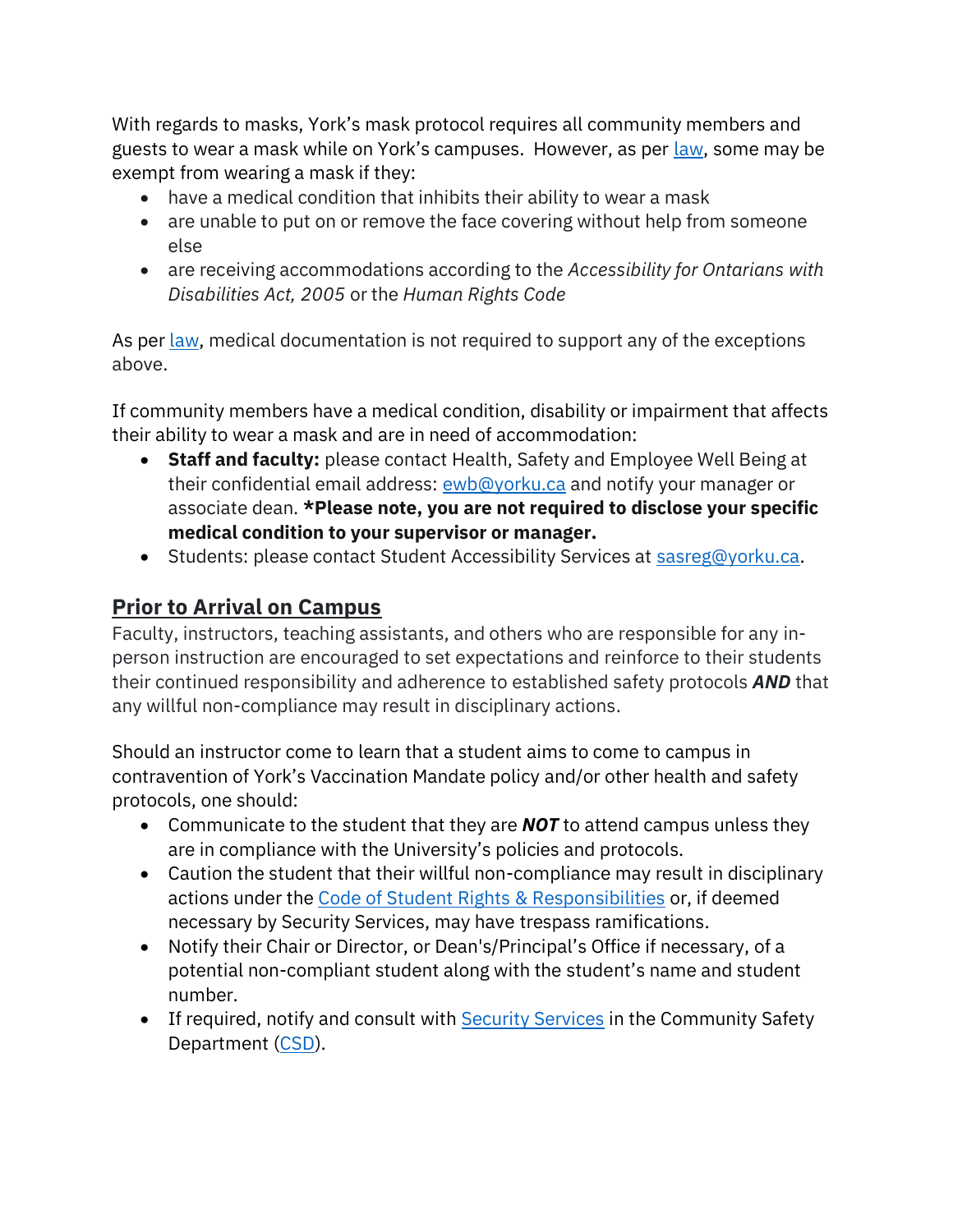## **In-Class Presence & Non-Compliance**

If an instructor observes or comes to learn that a student who is physically present in the class is out of compliance with University policy or not observing health and safety protocols, the instructor should:

- Remind the student that they are required to observe the University's policies and protocols at all times while on campus, and that they cannot stay in class or on campus until such time they are in compliance with York's policies and protocols.
	- o Sample dialogue: "I'm sorry, but I cannot permit you to enter/stay in the class. All university community members accessing campus are required to follow York's COVID-19 health and safety policies. It's important to public health that everyone on York's campuses pass screening, wear a mask, and be in compliance with the Vaccination Mandate policy, and be able to demonstrate that to others for community reassurance. Eating and drinking is not permitted in class. If you have a medical reason for not being able to wear a mask, I encourage you to contact Student Accessibility Services so that can be documented. In the meantime, you can obtain access to the course materials on eClass."
- Instruct the student to exit the classroom and/or leave campus. Where necessary, remind the student they must put on a face mask immediately.
- If necessary, advise the student to contact the Office of Student Community Relations [\(OSCR\)](https://oscr.students.yorku.ca/) for further information on their responsibilities as per the Code.
- Notify your Chair or Director, or Dean's/Principal's Office if necessary, of the non-compliant student along with the student's name and student number.
- If required, also notify [OSCR](https://oscr.students.yorku.ca/oscr-contact) and [Security Services.](https://www.yorku.ca/safety/how-to-report/non-urgent-safety-matters/)

### **Refusal to Leave Classroom by Non-Compliant Student**

If a non-compliant student is present in class and refuses to leave the classroom, the instructor should:

- Consider asking the remaining students to leave the class for a determined period of time.
- Remind the student that they are required to observe the University's policies and protocols at all times while on campus, and that they cannot stay in class or on campus until such time they are in compliance with York's policies and protocols.
- Invite the student to follow up remotely with the academic unit's Chair or Director, relevant Associate Dean, and/or OSCR to address their concerns.
- If non-compliant student refuses to leave following the above intervention, consider cancelling the class session to further diffuse the immediate situation.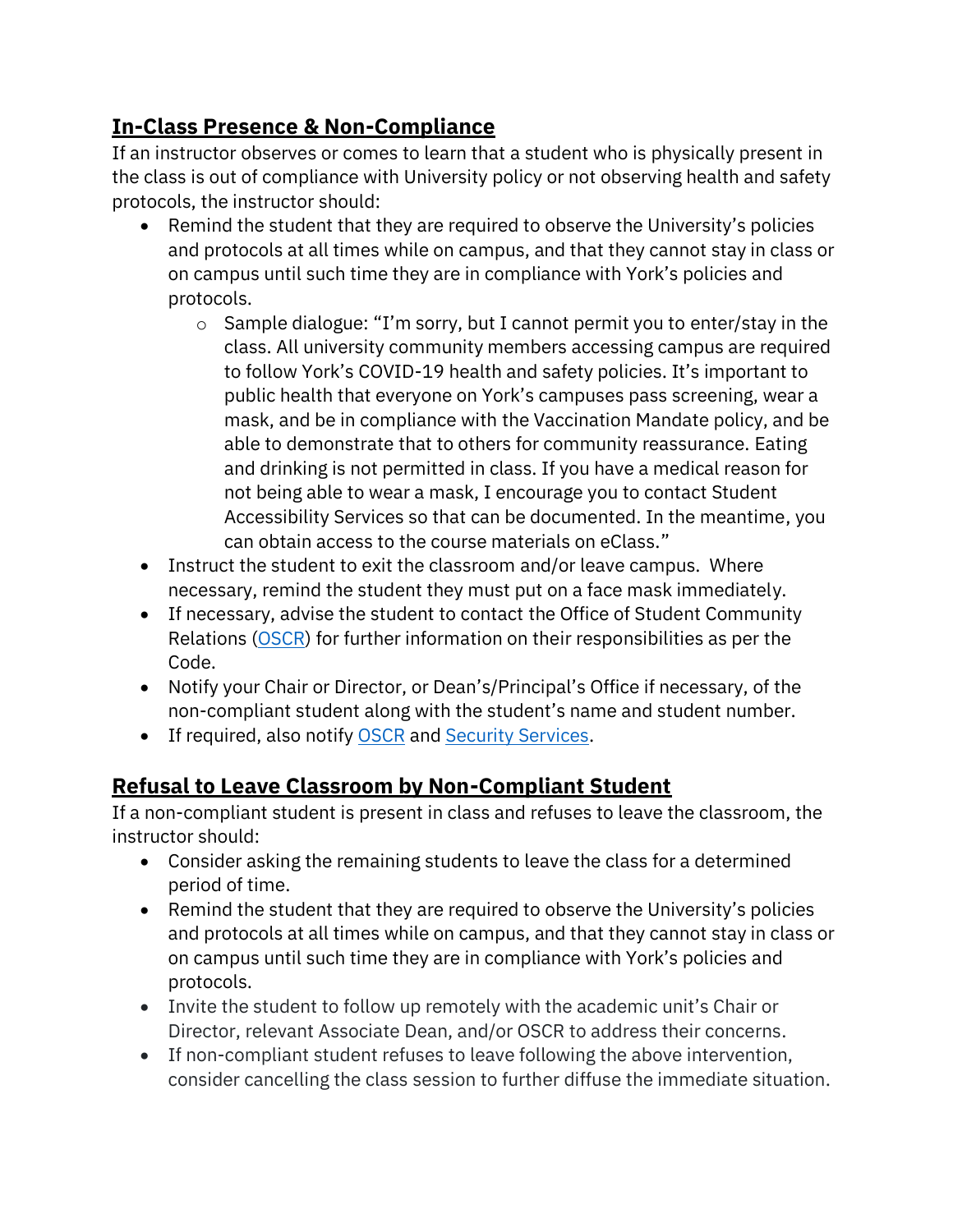- $\circ$  If there is concern for immediate health and safety, call 911 first, then call Security Services at [416-736-5333,](tel:+14167365333) or from your office phone at extension 33333, or for TTY at 416-736-5470.
- o Where immediate health and safety is not compromised, the instructor should contact Security Services at [416-650-8000,](tel:+14166508000) or from your office phone at extension 58000, or for TTY at 416-736-5470.
- Security Services may call upon relevant non-security personnel (e.g., the building/facility manager) to assist if necessary. If required, the Security Supervisor may also be called to the incident.
- If there is continued refusal to leave, Security will again request the student's compliance to leave the campus immediately as they are now deemed to be trespassing. The student will be advised that they can address their concerns remotely with their academic unit's Chair or Director, their relevant Associate Dean, or through OSCR.

If required, Toronto Police Services (TPS) will be contacted. Please note that any forcible intervention will require TPS' assistance and that will likely take a considerable length of time to action. The instructor will be encouraged to dismiss the remaining students, if they have not done so already, as the class would likely be over while awaiting TPS' arrival.

• Following the incident, instructors should notify their Chair or Director, or Dean's/Principal's Office if necessary, as well as OSCR. Where possible, please include the name and/or student number of the non-compliant student in communications.

**NOTE**: Every effort should and will be made to de-escalate and resolve challenging incidents without forcible intervention. Security Services will *not* forcibly remove a student from class due to their willful non-compliance of these safety protocols without Toronto Police Services' assistance. This is in compliance with the Universityapproved *Intervention Model for Security Services*. The attending Toronto police officers will make the final determination to arrest the individual under the Trespass to Property Act. An arrest under these circumstances will be a last resort action and is not recommended.

As noted above, the arrival for Toronto Police Services to enforce such action will likely be hours and the class would have been over with. It is recommended that the class be cancelled, rescheduled if possible, and action be initiated by the instructor with support from Security Services. A complaint can be filed through OSCR as per the Code of Student Rights & Responsibilities.